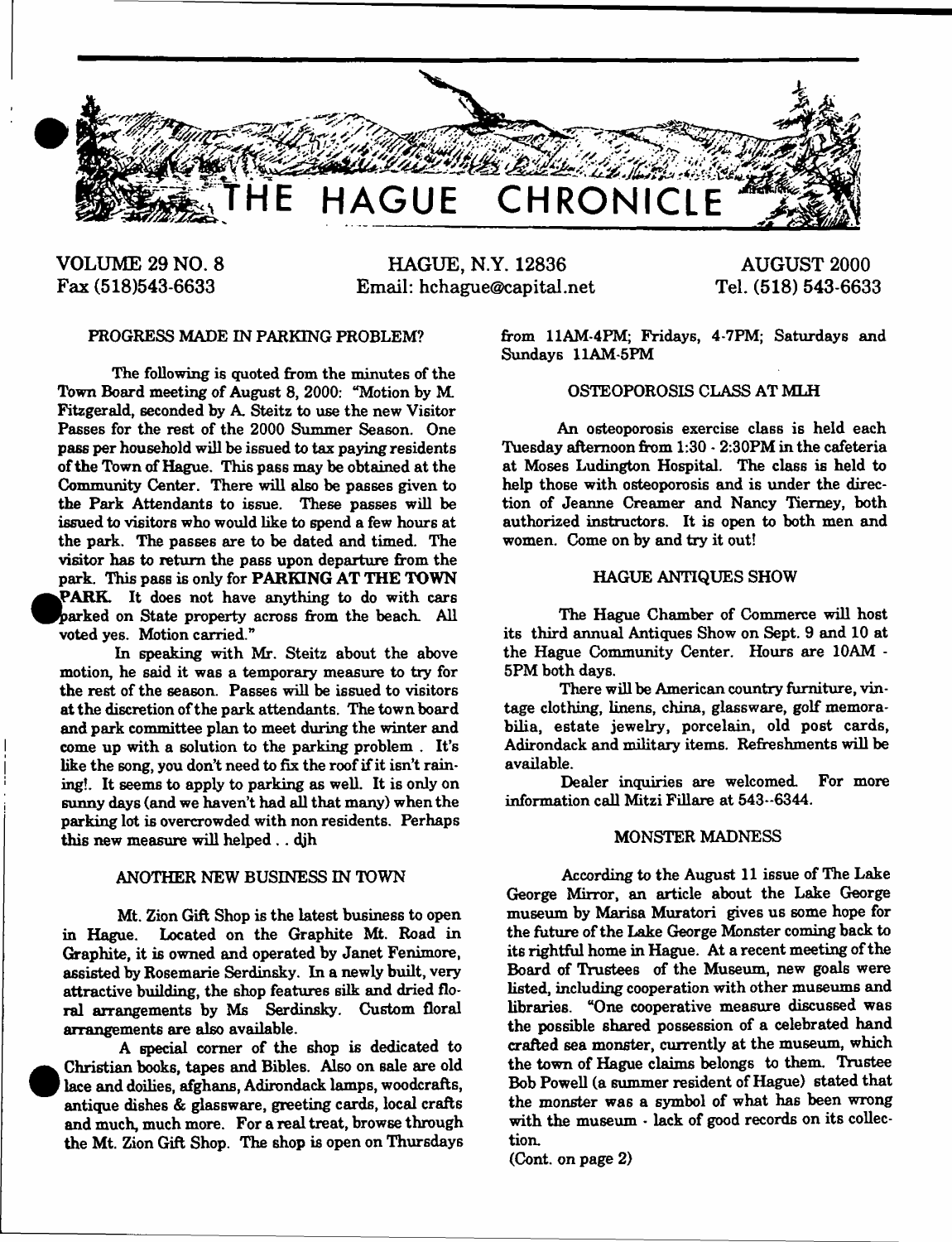# (Cont. from page 1 - MONSTER)

There is no written record that states that the monster was given to Lake George museum on its return from the Caribbean. Unfortunately, there is also no record that it was loaned to the museum. However, according to our source, it was the intention of the owner to lend it to the Lake George museum until such time as Hague had a place for it. NOW IS THE TIME!

# TI FESTIVAL GUILD

Closing the concert season with a seventh concert, the TFG will present Montcorbier under the tent at 8PM on Aug. 22. Montcorbier replaces Ad Vielle Que Pourra, which is no longer performing. They play contemporary traditional Celtic folk music from France, including dance music, sea songs, light flavors of Quebec and Cajun music. The concerts this season have been superb. You are in for a real treat at this, the last concert of the season. Tickets are \$10 for adults, \$9 for seniors and \$5 for students through high school.

On Wednesday, Aug. 23 at 10:30AM the Arts Trek will close its season with a performance by Kim and Reggie Harris, "One Family, One Planet", songs and stories and humor that show us that we are all one family on this planet called Earth. You will join in their fun. Arts Trek is geared for children, but is fun for all. The programs are FREE and are made possible (in part) by the NYS Division of Youth, by a CAP grant from the Arts Council of the Northern Adirondacks, by a grant from the IP Co. Foundation and with public funds from the NYS Council on the Arts.

"SUMMER SILHOUETTES", a garden tour and tea, will be held on Sept. 10 from 1-5PM. This event is a fund raiser for the Ticonderoga Festival Guild and is open to the public.

On display will be two gardens in Ticonderoga, those of William Dolback and Hazel Flack; three gardens in Hague, those of Peggy Darrin, Vivian and Tom Den Bleyker and Rose Marie and Dominick Viscardi; and one in Silver Bay area at the home of Joanne and John Brown. Visitors are also invited to walk through the three main gardens at Silver Bay, the Memorial Garden, the cutting garden and the "triangle" garden. Tea will be served in the boathouse at Silver Bay, overlooking Lake George, from 3 to 4:30PM.

Tickets are available from any board member or by calling 685-6716. Donation i6 \$20 per ticket (\$14 is tax deductible) and checks should be mailed to Ticonderoga Festival Guild, PO Box 125, Ticonderoga, NY 12883. Tickets are limited and should be purchased in advance. The tour will start at Dolback's garden on Wicker St. or at the Silver Bay Assoc. Programs and maps will be available at those locations.

# BLACK WATCH MEMORIAL LIBRARY

The Black Watch Memorial Library (sometimes known as the Ticonderoga Public Library) is having two fund

raisers in the near future. The first is an offer by Mr. H. R. Tyrer of H. R. Tyrer Galleries of Glens Falls to appraise antiques. Only three antiques can be presented by any one person; there will be a \$10 appraisal fee for the first item and \$5 for item *02* and Items #3. Mr. Tyrer has been a member of the Antique Appraisers Association of America for over 30 years. If you have any antique item that you would like to have appraised, and, at the same time, benefit the library, bring it to the library on Tuesday, Aug. 29 between 10AM and 4PM. You will learn what your antique is really worth and benefit the library at the same time.

The second fund raiser is a book sale, to be held on Sat., Sep 2 from 9AM to 3PM. It will be a wonderful opportunity to lay in a supply of your favorite type of book to offset the winter doldrums. Who knows? Maybe you will find the book you need to complete a collection of your favorite author. . . anyway, do come to the library on Sep 2. If the sun shines there will be books all over the lawn. In case of rain the sale will be held in the house behind the library. You're sure to find something to intrigue you! Books for the sale may be left at the library during library hours, Tuesday through Saturday... ewa

# HAGUE SENIOR CITIZENS CLUB

The Hague Senior Citizens Club will hold its annual picnic at the Hague Fish and Game Club on Tuesday, Aug. 22. Bring a dish to share (no desserts, please). Hamburgers and hot dogs will be supplied, as well as dessert.

On Tues. Sep 26 we will have our September meeting at the Community Center at 1:30PM. We will have a guest speaker from the Queensbury Branch of the Glens Falls National Bank and Trust Company who will talk about scams against the elderly. Somescams can be very involved, so let's turn up our hearing aids and come prepared to really listen!

On Wed., Sep 27 we will go a-cruising on the Lac de St. Sacrement and partake of its wonderful buffet luncheon. Please register for this by Aug. 25. We will car pool from the Community Center to drive to Lake George. All members who register for the boat trip are expected to pay \$10 toward the cost of it. Time of departure to be announced. . . ewa

# HAGUE HISTORICAL SOCIETY

On Sat., September 9 at 8:30AM members of the Hague Historical Society will be leaving the Hague Community Center to travel to Wilton and Mt. MacGregor to visit the Grant Cottage. This is the cottage of President/General Grant where he died shortly after finishing his memoirs. We will car pool from Hague at 8:30AM

Drivers should accept a contribution toward travel expenses. Admission fee to the Grant Cottage is \$3.00. Following our tour we will back track to Glens Falls for lunch. Jerry Crammond will welcome any registrant's suggestion concerning the eating place. To register, and to make suggestions, phone 543-8054. The  $\frac{1}{2}$  date is Sat. September 9... ewa 8/00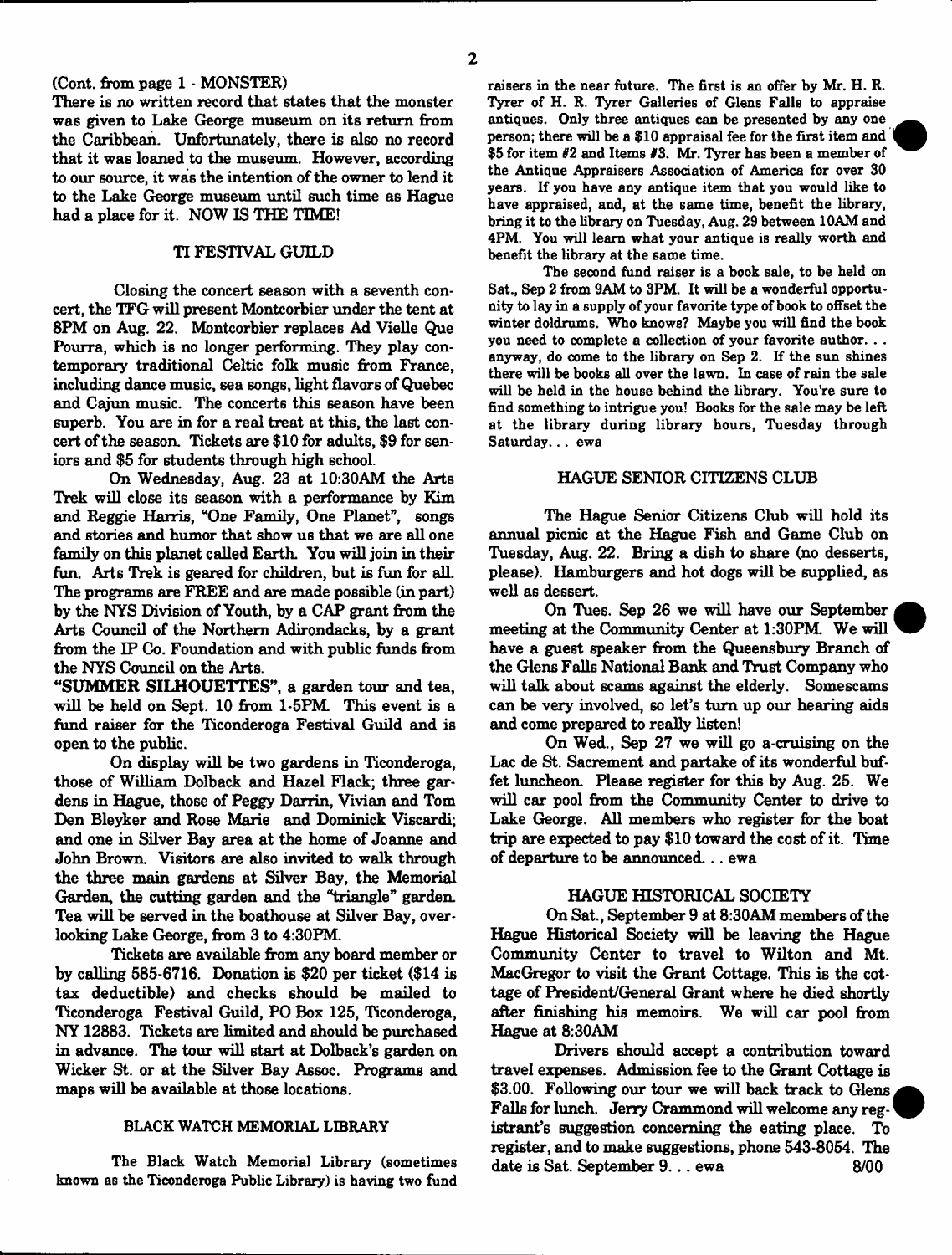## ZONING BOARD July 2000

There was no meeting this month... mjk

# PLANNING BOARD August 3, 2000

Waters (20-1-13.1) SP 04-00 247 Decker Hill Rd. Hague Land Use-OCl, Special Commercial Use District APA- Moderate Intensity

Chairman Swanson distributed a flier that was created since the approval granted to Mr .Waters for commercial parking of cars, pickup trucks and boat trailers at a Special Meeting held on 20. The flier mentioned campers which were not included in the approval that was given, the Board concurred that the campers must be unoccupied and amended the motion to have it in compliance with the Ordinance. The unoccupied campers may not be on Mr. Waters property in an excess of 14 consecutive days or an aggregate of 60 days.

Frasier/Rust (30-1-36) & (30-1-37) Lake Shore Dr. Hague Land Use - HP; APA - Hamlet

Mr. Rust is planning to purchase 50 ft. from Lake Shore Garage for an existing parking area for Island View Cafe.

The Board did a Site Review immediately following the meeting and unanimously approved the proposal.

Letter of Approval from APA

Chairman Swanson read a letter dated July 19 from the APA giving their approval to sundecks on boat houses. The letter also stated that the sundecks are not to exceed the perimeter of the boat house. It was unanimously voted to notify the Town Board that the Planning Board both noted and accepted the findings in this letter. . .mjk

# HAGUE TOWN BOARD August 8, 2000

A Moment of Silence was held for Hermine Suttner and Rita Waters.

## PRIVILEGE OF THE FLOOR

Dottie Henry addressed the Board regarding parking at the beach She had been told that only the row of parking facing the beach is for residents with multi-use stickers. The rest of the parking is for anyone. She mentioned that if this is the case, the Town Ordinance should be changed, since it clearly reads "Parking by permit only". She has noticed that the parking lot has been filled, with a very small fraction of cars having stickers and she feels very strongly that Hague residents should be given top priority. Ms. Henry also mentioned that there should be limited parking signs (2-3 hours) along the highway. Further, after checking with the ranger at Rogers' Rock, overnight island campers are now permitted to leave their cars and trailers at the campground.

Rudy Meola also addressed the board regarding parking at the Town Beach. He said that people without stickers were not allowed to park when there were many open spaces. He felt that this was poor public relations. He further stated that the Ordinance can't be enforced because the Park Attendants are too busy. Mr. Meola's suggestion is to provide a pass to the Park Attendants to give people who are going to stay for a brief period of time.

Mr. Meola also questioned the fact that there was a different lifeguard on duty in early July. M. Fitzgerald explained that this was a qualified person filling in who had been approved.

Mr. Meola further suggested moving the photoelectric cell (for the light poles at the beach) from the back of the building to the front of the building. He said there was a 65% increase in the electric bill and moving the photoelectric cell would give a more realistic window of daylight.

Mr. Meola also questioned why lifeguards needed a phone since their hours coincide with the Park Attendants' hours. Therefore, if they needed to use a phone, they could use the same one as the Park Attendants.

Mr. Meola then reported to the Board that he did a study on the after-school bus from Ticonderoga to Hague. From Feb. 16 to May 12, the Town was billed \$259 for mileage. There were a total of 11 students during that whole period and never more than one student at a time. Perhaps the Board could look into this.

Mr. Meola further brought to the Board's attention that the individual Board members have no authority on their own. Their authority comes only when they are acting as a member, along with the Board.

Charles Chase thanked the Board for helping with his drainage problem from the construction above his home. He is very pleased with the results.

## REGULAR COMMITTEE REPORTS

1. Assessor & Justice (Steitz)  $\cdot$  An ad ran in the paper for a court clerk. Mr. Steitz feels the salary should be raised to \$8/hour. The Board did not vote on this. However, if anyone is interested in applying for this position, they should contact the Community Center.

2. Buildings & Grounds (Megow) - The building is being prepared for staining. The trim might be changed to green with an appropriate roof color.

3. Finance (Megow) - Nothing

4. Fire Department (Fitzgerald) - The new building is slightly ahead of schedule. Supervisor Belden announced that next year, the steak roast will be held on the Saturday of the Arts Fair.

5. Highway (Bothe) - The road preparation has been completed in the Forest Bay area. The paving might be delayed a bit this year due to the increased cost in materials.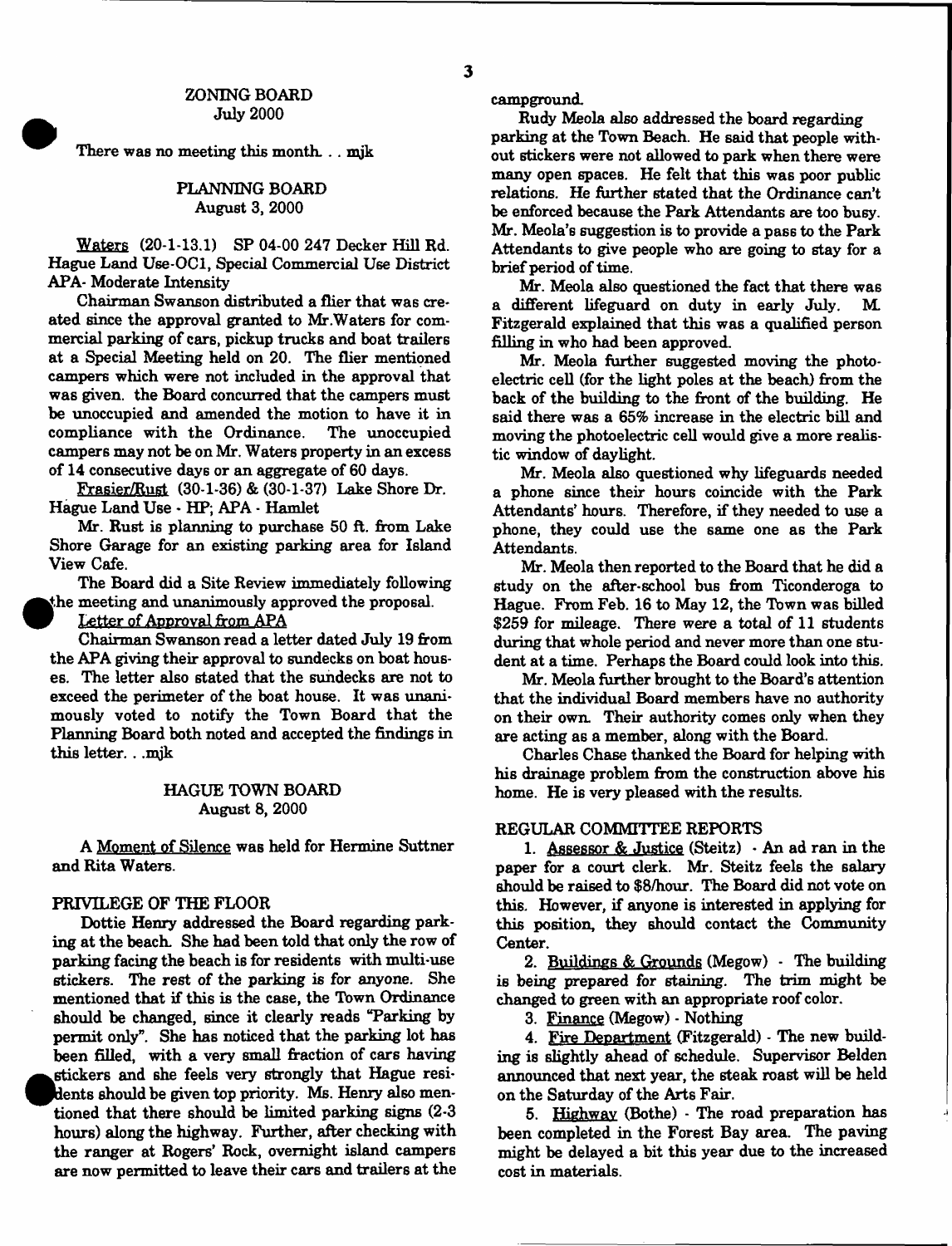(Cont. from **p.** 3 - Town Board)

6. Insurance (Hourigan) - No change

7. Personnel (Hourigan) \* There is a need for a Transfer Station operator. Anyone interested should apply at the Community Center.

There is also an opening for a part-time Recording Secretary for the Planning, Zoning and Comprehensive Plan Boards. Interested people should apply at the Community Center.

8. Planning/ Zoning/Stormwater Management (Steitz) - Please refer to Page 3 for information.

Stormwater - A Public Information meeting was held on the deltas. The Lake George Association hired a firm from Albany to do the SEQR and Impact Statements. The Engineer's report is needed before the work can be done.

9. Recreation/Promotion (Steitz) - No report

10. Sewer District  $#1$  (Belden) - The engineers that were familiar with the project have moved on. New people are on board and will be getting up to speed soon.

11. Town Park & Beautification (Fitzgerald) - The Park Attendants are working very hard and doing a good job. A. Steitz said the Committee has tried to come up with a Visitors' Pass. They would like every resident to have one for their guests and also would like the Park Attendants to have one which could be dated for a particular day. Supervisor Belden said a letter would have to be written to NYS DOT regarding parking on Rt. 9N across from the Park. The Town would also have to put up signs. The Supervisor would like to sit down with the Park Committee to put this into effect for next year. Mr. Chase (from the audience) suggested moving the booth up so cars would have to pass by it. Right now, there is no defined entrance or exit which makes it very difficult for the attendants to follow the parking policies. Mr. Hourigan said that the parking on the blacktop is by permit only according to the Town Ordinance. Mr. Fitzgerald entered a motion to have passes available for the rest of the season. This will not include parking across the street. Mr. Megow mentioned that the sign at the Beach says it is a public beach and the Board should take this into consideration when changing the parking policies.

Residents are now entitled to come to the Community Center to get a parking pass for their household.

12. Transfer/Recvcling Station (Megow) - Revenue for the month of July was \$7,366.25. Deposit cans are no longer being taken as such; they are now going to recycle.

13. Youth (Hourigan) - The Basketball program is receiving a good response. The Swimming program did not receive as good a response.

Attendance for the Music in the Park series has dwindled. The Committee will look at different ways of drawing in people this winter.

60 of the youth are being taken to a Lumberjacks baseball game on Friday night.

## UNFINISHED BUSINESS

APA Land Use approved the amendment for boathouses. There will be a Public Hearing on September 12 at 6:00 p.m. (immediately before the Town Board Meeting). This meeting will only deal with the changes in the Ordinance on Blight and Boat Houses. The Tourism amendment was tabled by the Planning Board because the Comprehensive Flan Committee is looking at the same area. The Planning Board agreed to see the results of the Comprehensive Plan Committee.

Resolution #66 of 2000 to set a referendum date to authorize the Town Board to increase the publicity money in the 2001 budget was set for Friday, September 8 from 12:00 noon to 9:00 p.m. The intent of this money is to attract visitors, not necessarily for the Chamber of Commerce to promote private business.

#### COMMUNICATIONS AND PETITIONS

A petition for a speed sign on Pine Cove Road was received. The Board accepted the petition and will investigate the need further and then forward it to Warren County.

Supervisor Belden will draft a letter to Bass Bay property owners requesting a refund to the Town of Hague for the buoys that were placed in the bay.

### NEW BUSINESS

The contract with Jack Hall Plumbing was renewed.

The Chamber of Commerce has 2 more years on the contract for the old town hall. At that time, the town could possibly convert it to the West Historical Museum. This possibility will be looked into.

The Fresh Water Institute will be at the Boat Launch on August 13. Permission was given for them to leave their boat longer than 2 hours while they do tests for zebra mussels.

Resolution #67 in appreciation for work done by Mary Jo Keeler was passed.

R. Meola was praised for his work as Deputy Supervisor for the Town.

Supervisor Belden announced that he still does not have a Schedule of Values from the Chazen Companies (consulting firm to the Comprehensive Plan Comm.). The Supervisor will not sign the contract until he receives this breakdown. Mr. Patchett said that people will have the opportunity to see this firm at work during the Public Informational meetings on Aug. 15 and 16. He is sure they will be very pleased with their quality of work.. .mjk

> SUMMER: This is when we learn *that a vacation is the shortest distance Between two paychecfe. '*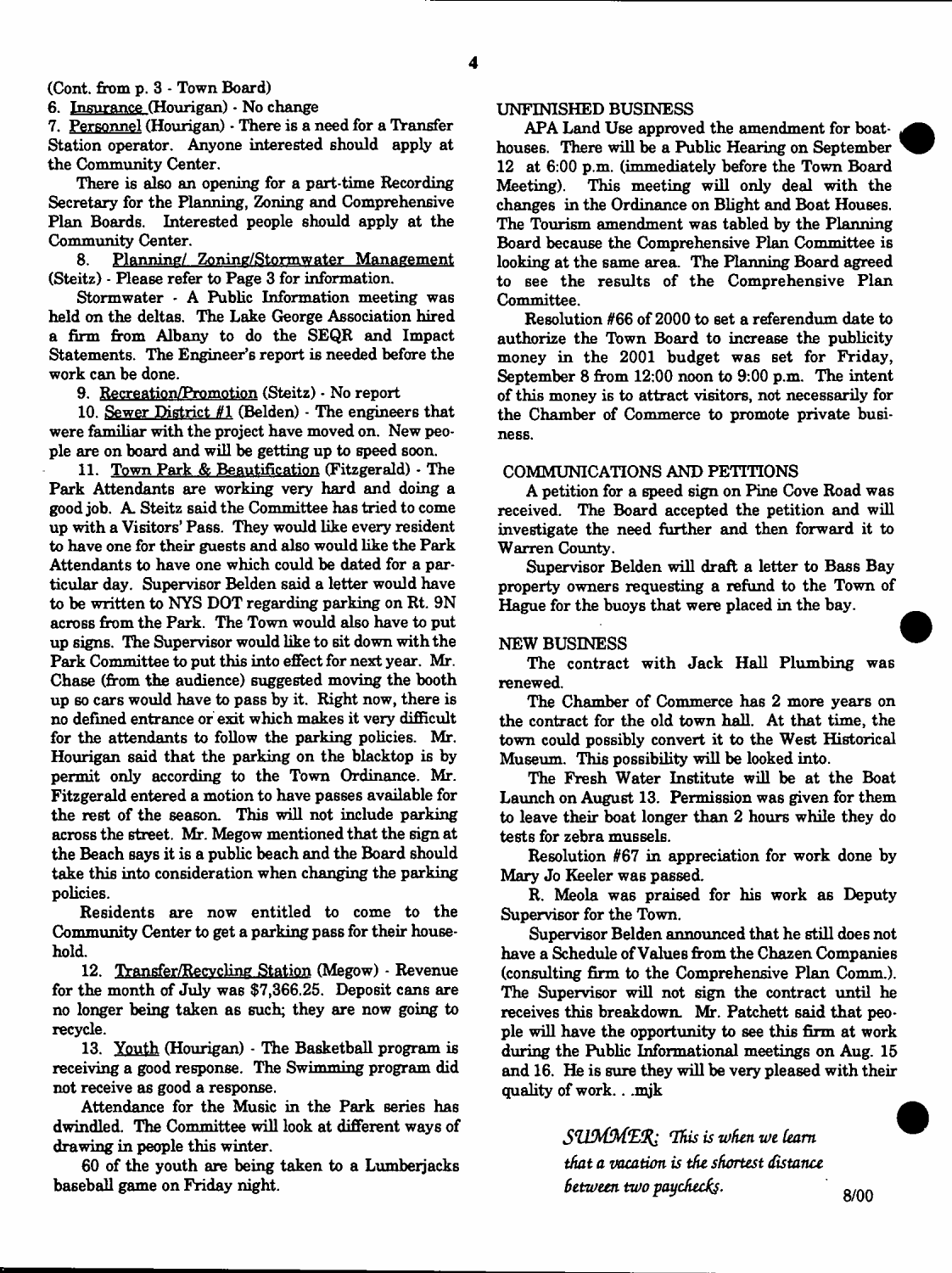### NATURE NEWS by Laura Meade

It was a pleasant Monday morning,July 31, 2000, when the Hague highway crew and workers at the new firehouse at the intersection of Rt. 8 and W. Hague Rd. noticed a commotion in the pasture across the road from the Hague Cemetery. They could see sheep and lambs being chased by what at first seemed to be several large dogs, but upon close scrutiny, they realized it really was a pack of coyotes, recognizable by their gray backs, reddish flanks, and tawny legs, feet and ears. The animals' goal was to capture and consume the meat of the lambs! They were wild and fierce!

As the men watched, one coyote got positioned at the base of the gentle sloping field, while three others rushed downhill from an upper woodland to attack the flock. No amount of screaming by the men at the corner deterred the attack. Also, the adult sheep did their best to fend off the brutal jaws, but to no avail. Sadly, two small, defenseless lambs became victims of the coyotes.

Considering the cleverness of the coyotes, that was probably a small miracle, but for Nelson Waters, owner of the flock, it was an upsetting loss. He had turned them out to the pasture earlier that morning, as was his usual practice. Fortunately he was able to hustle the rest of the flock into their nearby bam.

There has been much discussion of the possibility of re-introducing gray wolves to the Adirondack region. This incident would definitely be an example of why such a plan would be a threat to livestock. Without a doubt, Nelson would be a strong voice of opposition to re-introduction of gray wolves.

Nelson also reported that two of his pregnant ewes had been killed by coyotes in May 2000, and a dachshund owned by Donald Smith who lives near the Waters' pasture, was believed to be killed by coyotes. Also, a farmer in Ticonderoga, Bruce Crammond, was surprised to observe a coyote attack on his white German shepherd.

These vicious "critters" are well-known for their nocturnal howls, barks and wails. The Dykstras who live at the end of Cold Water Canyon Rd. (at the edge of the Pharaoh Lake Wilderness area) can attest to an occasional "coyote chorus." Coyotes are primarily predators of rodents, rabbits and other small animals but, when desperate, they will combine their efforts to kill small deer.

# WEATHER NOTES by Marylou Doulin

pened. There has been an amazing weather pattern in This summer is like a summer that never hapthat 62% of the days since May 1 have had measurable rainfall and coolness. It has been wet more often than not. We are about 6" above normal for rainfall. If we didn't receive another drop from now until Dec. 30 we

would have a normal year.

It was cool in July with daily temperatures in the 70s. August started out humid. We had three straight days in the 80s only twice, once during the first week of August and the other during the second week of July. In July when it rained it was like the monsoons. Rain dispersed in unbelievable sheets with staggering intensity for these parts. The effect was immediate on the quality of the lawns and vegetation. It's been a great bean and lettuce year in the garden. The tomatoes are three weeks behind turning red.

The words of the song "The Green, Green Grass of Home" have come alive in Hague this summer. When occasionally the sun does make an appearance, its brilliant rays are cause for celebration.

### LET"S GET IT STRAIGHT

It has come to this editor's attention that there are people in Hague who are confused about the operation of The Hague Cartoon Museum. To set the record straight \* Stan Burdick, cartoonist and director of the museum owns the entire collection of cartoons which is on display in the museum. He pretty much set the whole thing up singlehandedly with some help from friends. The money which is donated at the door goes for the upkeep of the building, which is owned by the town of Hague and leased to the Chamber of Commerce for \$1.00 a year. The Chamber picks up all the expenses. It is funded by contributions, memberships and voluntary donations for admission.

Stan has given an incredible amount of time and energy to this project and Hague is very lucky to have him share this unusual collection with all of us. He is assisted almost entirely by volunteers. (He could still use more!)

Hague is very lucky to have a Cartoon Museum, one of a very few in the country!.. .djh

#### INPUT NEEDED

The town board would like to hear from you as to the type of programs you would like to see given in Hague during the summer of 2001. There seems to be some interest in a basket weaving course. How many of you would be interested? Other courses could be offered if enough interest is expressed. Please send your comments to Councilman Skip Hourigan, PO Box 509, Hague, NY 12836-0509. Also, perhaps you have suggestions for concerts in the park. Any comments must be received before October when the budget procedure begins.

#### HELP WANTED!!!

There is an opening for a part-time secretary for the Planning, Zoning and Comprehensive Plan Boards; also an opening for an operator at the Transfer Station and a clerk for the Justice's office. Applications are available at the Town Hall. 8/00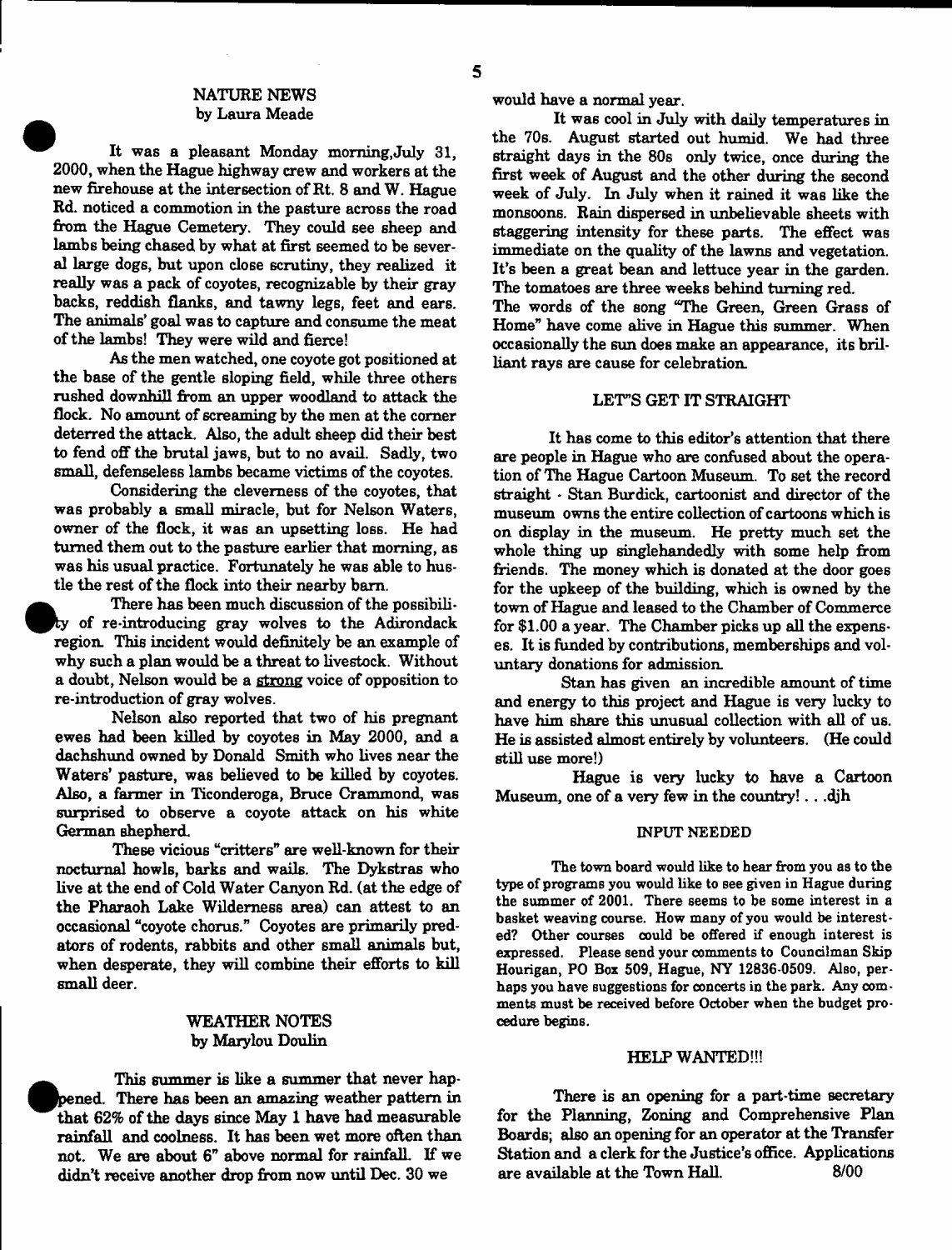#### CARTOONING CAN BE LEARNED!

Starting August 2, Stan Burdick, curator of the Hague Cartoon Museum, will be teaching classes in cartooning at the museum. A class will be held each Wed. or Thurs. evening, 7 to 9PM. The class is open to old and young alike (grade school and above), doodlers, art enthusiasts, wannabe cartoonists and casual scribblers. Each week a different phase of the cartoon art will be taught, so students may take classes on an *a la carte* basis - come if and when you can. Each class is \$10 per student. You must sign up in advance due to space and material needs. Call *now* to register. 543-6727 (museum) If no answer, call Stan at 543-8824.

OOPS - We forgot to mention that the new benches in the center of town and on the trail at the Fish Weir, plus the beautiful flower boxes on the bridge and the two wooden square boxes were all crafted by our friend Frank Koenig, Overbrook Road Ext.. Thanks Frank for helping to spruce up our village! We might also add that it was a great idea to put a couple picnic benches in the park. I have seen them being enjoyed for the purpose for which they were intended.

While we are on the subject of the park - the weekend of Aug. 5 & 6 turned out to be a really nice one, after yucky weather in the week preceding it. Of course everyone was trying to get a spot in the sun on the beach and a spot in the parking lot for their car. Not too easy!

We have had a meeting of the Park Committee and several ideas were brought up to alleviate the congestion. We discussed enforcing the ordinance which is posted and states that "Parking is by permit only" in the parking area at the beach. Obviously many people do not understand what that means. Another good suggestion was to use temporary passes, which say "Town of Hague Visitor Pass. Good for guests of These would be given to each Hague family, as requested, who might have a guest or a renter who would like to use the beach or park. They would be placed on the dashboard of the car when the guest is at the beach. Hague residents should have green multi-purpose stickers on their cars. If you don't have one I would suggest that you go to the town hall immediately to get one.. They are so easy to acquire. (You need your license number.) Don't get mad at the attendants when they won't let you park, even if you have lived here for 100 years. They are just doing their duty.

I am of the firm conviction that the Hague park was bought and is being maintained by the taxpayers of Hague. We feel sorry for the people in our neighboring communities because our park and beach are so much nicer. We would suggest that they contact their town officials to do something about theirs. Until we have enough space for everyone in Hague who wants to use the park, we should not encourage our neighboring communities to use it. I have had several Hague residents say they do not come to the park because it is getting too congested and they often find there are no parking spaces for them.. I certainly am not trying to discourage tourism. I have been around long enough to know that is our top priority here. However most of hte people who are using the beach are not what I would consider tourists. I am wondering - shouldn't we think of our own residents and their guests first?

Supervisor Belden has been in contact with DOT and

state police to see what if anything can be done about the cars and trailers that park on 9N for a week at a time? Nelson Waters has opened up his meadow off Rt. 8 on Decker Hill Rd. (with permission from the Planning Board) to park cars, RV's and trailers there. This would be particularly useful to those who camp on the islands for a week at a time. So far there haven't been any takers. Yes, he does charge a minimal fee, but the parking is much more protected there than on 9N and he is offering taxi service to the beach. Does anyone else have any suggestions?

Update (Aug. 14) I made a sweep of the town beach parking lot yesterday. It was a very hot, sunny day, which brought out bathers in droves. The parking lot was completely filled - very few cars had stickers for parking. NONE had the visitors' passes, mentioned above. Cars and trailers were parked in abundance on the highway (waiting for an accident to happen?)... djh

#### STULL REALTY OPENS IN HAGUE

Stull Realty of Hague is up and running, currently located at Lakeside Bagels. Come visit Dorothy Stull and Joyce Serdinsky, realtors. For more information call 543-6888.

# ROTARY CLUB OF NORTHERN LAKE GEORGE

The Rotary Club of Northern Lake George annually presents a scholarship to a student graduating from Ti Hi School. This year's recipient was Christine Frasier, daughter of Charles and Vicki Frasier, Ticonderoga. Christine will be attending SUNY Potsdam in Sept. She plans to major in elementary education. While in high school Christine participated in many activities, including varsity softball, gymnastics and National Honor Society.

At the breakfast meeting of the Rotary Club on Aug. 22 Christine will be an honored guest.

The Rotary Club sponsored a Red Cross Blood Drive on Aug. 4, 2000 at Silver Bay Assoc. Campus. Rotarians Jim OToole, Carol, Martin and nieces Chelsey and Jessica Brown, Chuck Fillare, Walter Hartl and Joanne Brown plus two members of the Silver Bay staff, Gail Rutkowski and Joanne Dedrick, assisted. John Singer, the head of the area Red Cross, complimented Rotary on the excellent turnout which exceeded our goals for this drive. Thanks to the Silver Bay Assoc, for use of the Watson Arts Center and to Joanne Brown for organizing this project.

On Aug. 2 Chuck *&* Mitzi Fillare, Mary Jo Keeler, Bruno Brauner, Walter Hartl, and Martin Brown took 18 Silver Bay International EMPS for an outing at Five Nations where they were hosted by Mike Hayes and his wife. The highlight of the outing was golf. A picnic supper, provided by Silver Bay Assoc, was enjoyed by all on the deck. Mike served ice cream and strawberry shortcake and each EMP received a souvenir from Mike. Thanks to John Barber for organizing this event.

The Rotary Club meets each Tuesday morning at 7:30AM for breakfast, meeting and program. We have had excellent programs. All visiting Rotarians or prospective Rotarians are invited to attend. 8/00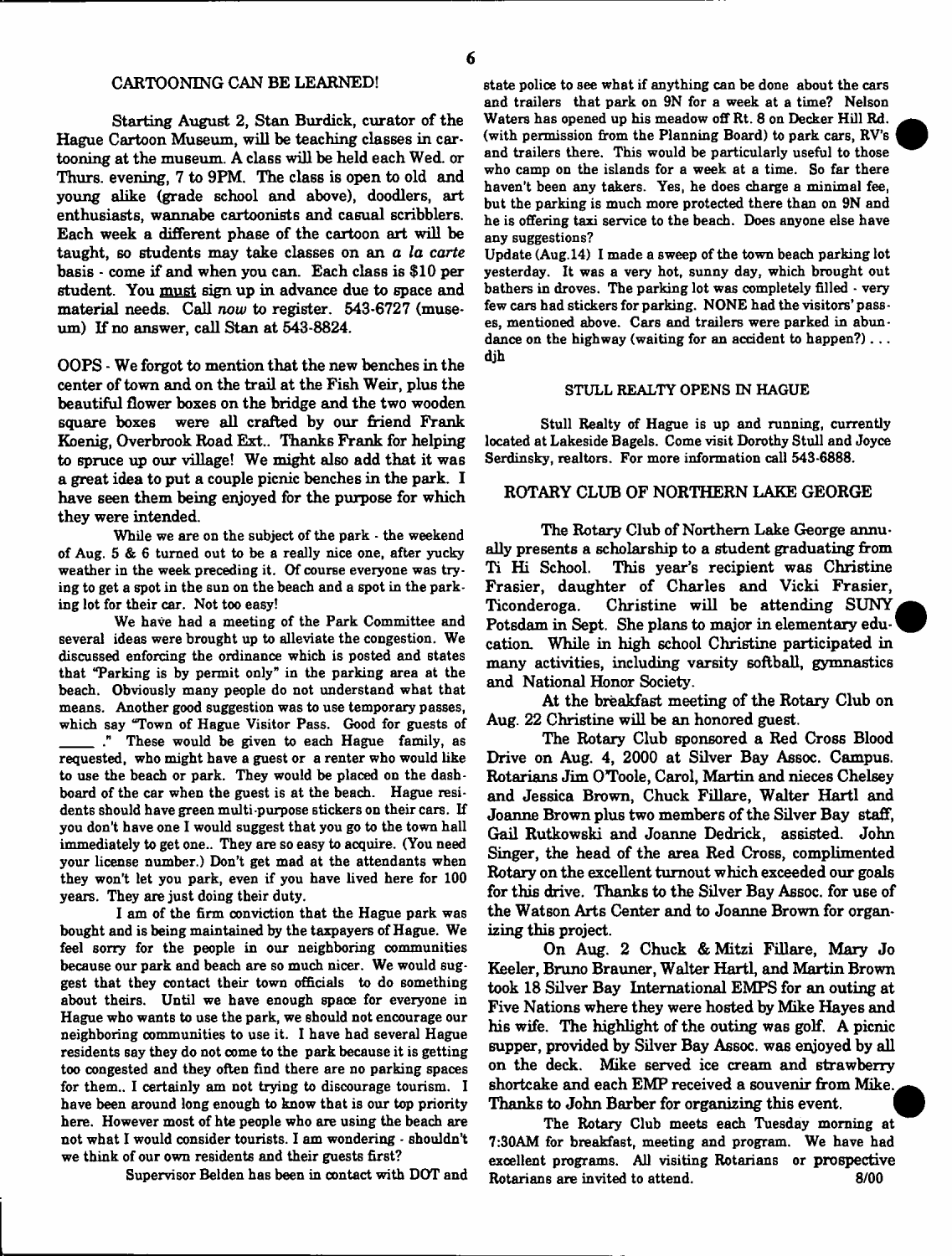#### SOUNDINGS

**•** BORN - A girl, Mickaela Jolie, to Will and Tieah (Gautreau) Gunnison of Crown Point, NY on August 8, 2000. Mickaela is the granddaughter of Timothy and Michele (Denno) Gautreau and the great granddaughter of Bernard and Anna Denno, all of Hague. She is also the granddaughter of Hugh and Kay Gunnison, Crown Point.

MARRIED - Rob Gautreau and Dawn Miekewski, on June 24, 2000 at their home in Ticonderoga. Rob is the son of Timothy and Michele (Denno) Gautreau and the grandson of Bernard and Anna Denno, all of Hague.

DIED - Hermine Suttner, 70, in Marietta, GA .on July 10, 2000. She is survived by her husband Erhard, daughter Sylvia, son in law Burhan and two grandchildren. Mrs. Suttner was a summer resident of Overbrook Road Ext., Hague.

Jessica Frasier, daughter of Mr. & Mrs. Richard Frasier, Hague, has been named a presidential scholar for the spring 2000 semester at Clarkson Univ. Jessica is a senior majoring in civil engineering. Presidential scholars must achieve a minimum 3.80 grade point average and carry at least 14 credit hours.

 Ursula Montbriand, Lakeshore Terrace, was the guest of honor at the graduation exercises at Ticonderoga High School on June 24. Ursula graduated from Ti High School in 1929. She was presented with flowers by Brad Zeyak, a Hague honors graduate.

•

Brother Thomas, son of Mary Lou & Tom Curry, Sabbath Day Point and Great Neck, professed his solemn vows on July 11 at St. Vincent's Monastery in Latrobe, PA. He will be continuing his studies in the Benedictine Order for several more years.

Congratulations to Betty and Clifford Decker on their 71st wedding anniversary August 21.

#### THS HONOR ROLL

The following Hague students were listed on the Ticonderoga High School honor roll for the 6th marking period 2000:

Grade 12 (graduated June 2000) - First Honors: Tavish Costello, Brandy Frasier, Peter Hutchinson, Andrew Mack, Kathryn Rutkowski, Bradford Zeyak.

Second Honors: Michelle Bissell, Christopher Frasier, Brandi Jordon, Eve Trombley, Wyatt Wells

 $\bullet$ Grade 11 First Honors: Katie Breitenbach, Anne Johnson

Second Honors: William Bothe, Tasha Braisted, Ryan Lawrence

Grade 10 First Honors: Lucas Frasier, Heather

Hassett, Alison Rutkowski, Theodore Santaniello Second Honors : Peter Mack, Angela Mascarelli, Tyler Wells

Grade 9: First Honors: Jessica Belden, Katie Belden, Jessi Frasier, Kelly Frasier,

Second Honors: Adam Charboneau, Jamie Russell

## COFFIN-PIERSON DUO IN CONCERT

Trumpeter Sandra Coffin and soprano Susan Marie Pierson, the Coffin-Pierson Duo, accompanied by Ted Taylor, piano, will present a free concert on Monday, Aug. 21 at Hughes Memorial Chapel at Silver Bay Association. They will present the world premiere of Susan Kander's "A Cycle of Songs" which was written for them, as well as works by Handel, Purcell, Barber, Cole Porter and Frank Simon.

'William E. McGarr, Director of the Warren County Veterans' Service Agency will not be available for counseling in Hague on Aug. 24 as he will be attending a VFW Convention in Milwaukee

Mr. McGarr will be in Hague Aug. 31.

#### WARREN COUNTY PICNIC

The Warren County Council will host its annual picnic on Wed., Sept. 6 (Rain date Sept. 7) at Battlefield Park in Lake George. Serving will begin at noon. Broiled chicken, potato chips, com on the cob, rolls and buttr and watermelon will be served. A donation of \$3 is expected, but no one will be denied a meal if unable to pay. Be sure to bring your tableware and tablecloth. Plates will be provided. Please register for this by calling  $543-6161$  no later than Aug.  $23...$  ewa

Kudos to our own Pat Cornell who got together 40+ musicians to form a Community Band. They gave their summer performance on Aug. 17 under the Festival Guild tent. Musicians from as far away as New Mexico (visiting here) and many other states, participated. Families were represented with as many as six members. It was a wonderful night - wonderful music. There was a huge enthusiastic crowd spreading out onto the lawn, cheering the band on.

Thanks Pat, for pulling it all together so well and for giving us Adirondackers an evening to remember.

**SILVER BAY Day Care and Preschool opens on Sep. 5 in Silver Bay and Mineville. Programs include two, three and five-day sessions with full or half day options. Scholarships are available. Call 543-8833, Ext. 210 for info.**

Ellie Scanlon, Sabbath Day Pt. has been promoted to Independent Senior Sales Director with Mary Kay Cosmetics, Inc.. She has recently attended a 4-day seminar in Dallas, TX.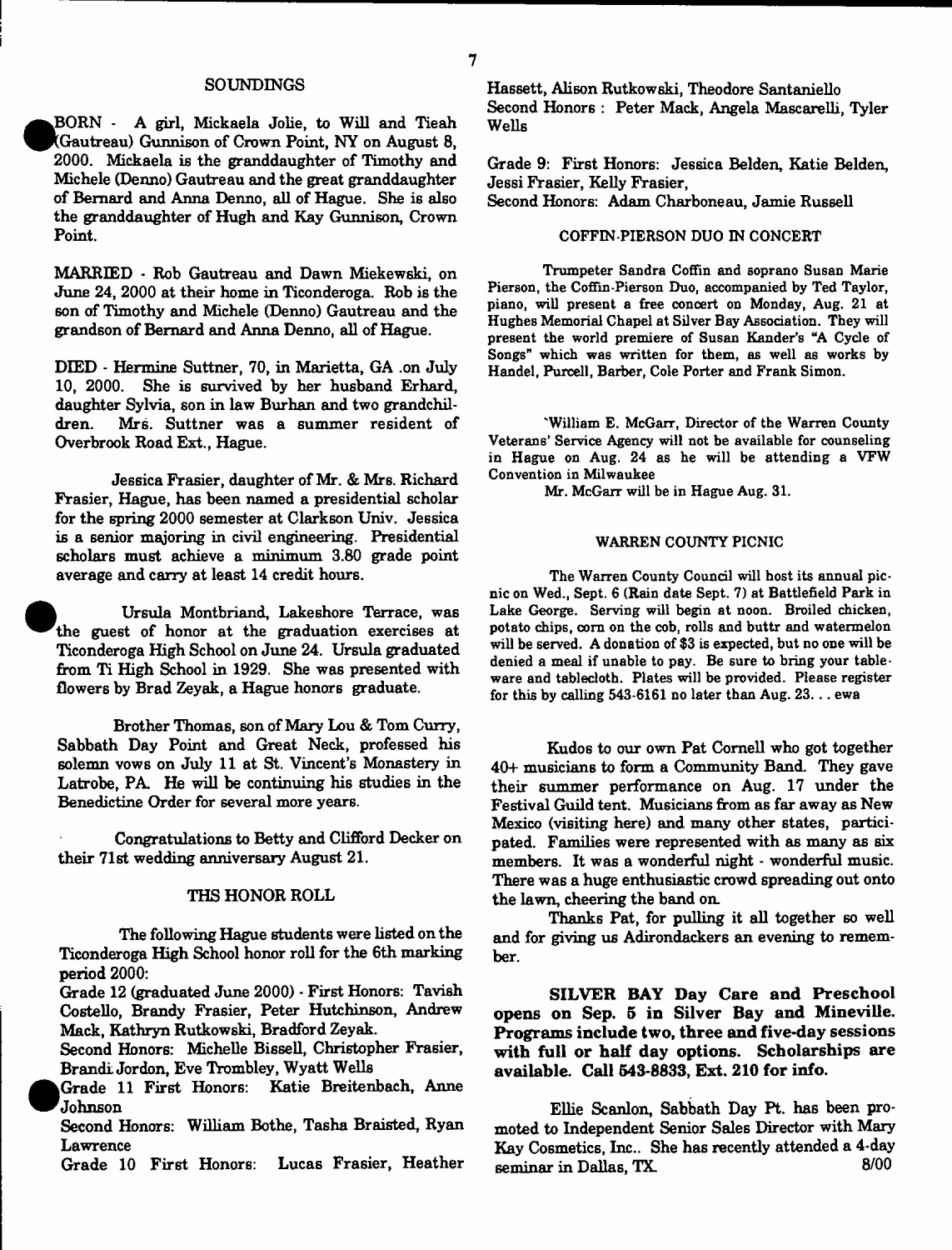#### HAGUE VOLUNTEER FIRE DEPARTMENT

The HVFD has had three fund raising events in the past month. The first, our annual steak roast, was held July 29 at the site of the new HVFD building. Rain, which threatened all day, held off until 6PM and most diners were protected by a tent which had been erected between the West Hague Road and the new building. HVFD members had turned out to tidy up grounds, tug, lift, carry, run errands, cook and serve. We thank everyone who helped before, during, and after the event. We thank all of our friends and neighbors who cheerfully ignored the threat of bad weather and came to eat and socialize. We thank those who sold raffle tickets. The winning ticket was drawn about 6:30PM at the steak roast and the winner was Bryan Sheehan of Hague. Congratulations, Mr. Sheehan!

On Sunday, August 6, a food sale was held at the Hague Arts and Crafts Fair. Here,again we are grateful to those who donated to the well-filled tables of goodies, to those who, in lieu of home baked items, sent monetary donations, and those who purchased goodies.

On Aug. 10 the EMPS of Silver Bay Association produced their annual show for the benefit of the HVFD. This year their show was GODSPELL, and we thank these talented folks for their generosity and thoughtfulness. The EMPS annual show is always a great favorite with both our year-round and summer residents and we are grateful beyond words for this annual expression of support. Thank you EMPS!

And life for the HVFD was not all fund-raising; the members were out there serving the residents of the town, training and being prepared for all sorts of emergencies. There were two drills and 28 man hours were used. The fire trucks wheeled forth to 3 calls (20 1/2 man hours). The HVFD ambulance service responded to 14 emergencies, covered 907 miles and required 99 1/2 man hours in those responses. So many of us have reason to be grateful to the members of the HVFD... ewa

# TICONDEROGA HISTORICAL SOCIETY

The Ticonderoga Historical Society will be hosting a lecture by North Country author Bob Bearor on Friday, Aug. 25 at 7PM. Bearor is the author of "The Battle on Snow Shoes" and the recently released "French and Indian War Battlesites: A Controversy."

The program will be held in the Program Room of the Hancock House. The public is invited to attend.

### THE FUND FOR LAKE GEORGE

WHAT IS IT? Created in 1978 to establish a private source of funds for Lake George, The FUND has supported specific scientific research, land protection, public education and remedial action projects of the organizations below. The volunteer board and one part-time employee also work to keep communication open among all groups interested n the Lake and promote working together for our common goal of a clean and beautiful Lake George.

MISSION: to promote the wise use, protection and better understanding of Lake George and its basin through encouragement, persuasion and financial support of programs to achieve these goals.

ORGANIZATIONS BENEFITTING FROM THE FUND: Lake George Land Conservancy Mission: to preserve the world-renowned water quality of Lake George and the rare plants and animals within the lake's 150,000 acre watershed by permanently protecting open space through conservation easement and fee acquisition.

Bateauxs Below. Inc. Mission: to study historic shipwrecks in Lake George, to nominate them to the National Register of Historic Places and to develop educational programs which promote shipwreck preservation.

Lake George Association. Mission: dedication to the preservation and conservation of Lake George and its watershed as a clean and beautiful resource through education, advocacy and broad-based community involvement.

Darrin Fresh Water Institute. Mission: to present a world class research program in surface and ground water systems science and to conduct a leading environmental science education program.

Lake George Park Commission. Mission: to preserve, protect and enhance the unique natural, scenic and recreational resources of the Lake George Park. To do so the Commission has specific regulatory and enforcement powers relating to activities on the lake, along the shoreline and within the drainage basin.

NYS Department of Environmental Conservation

Mission: to conserve, improve and protect the natural resources and environment and control water, land and air pollution in order to enhance the health, safety and welfare of the people of the state and their overall economic and social well being.<br>Bolton\_Central\_School.

Environmental Discovery Program for 8th grade students.

On August 9, The Fund for Lake George held its annual meeting aboard The Horicon. After a Continental breakfast and a brief business meeting conducted by the president John Barber, Carol Collins, vice president, introduced speakers from the above organizations who gave short talks on the activities which they conduct with aid from the Fund. In addition, Jim Sutherland spoke for the Division of Water, DEC, on the zebra mussels which have been found in Lake Georgej He also updated the group on the Eurasian milfoil problem in the lake. David Decker addressed the group on "Lake George - Planning for the next Century. 8/00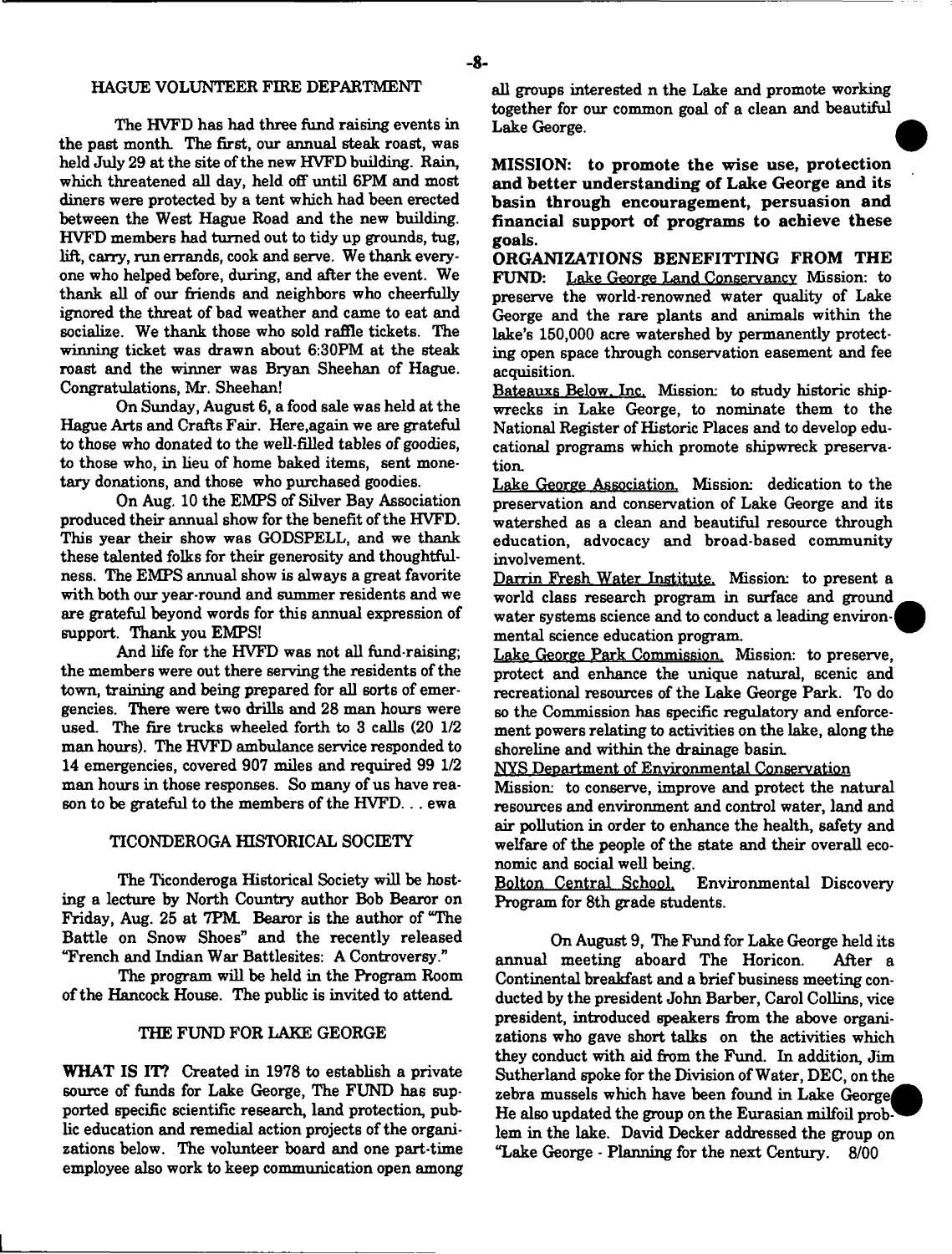# THE TREASURE CHEST/IMPRESSIONS OF HAGUE by Judy Jones

Many years ago when my daughter was little she was given a treasure chest. Nothing could have made her happier. Every day she would pull out one thing and one would think it was gold.

On a weekend past I had an invitation to visit Hague. After a social time with family and friends we went for a walk. I was in awe. Each step was a treasure. The Baptist, Catholic and Wesleyan Churches were nested in a panorama of flower color. A little bridge was crossed with stone handiwork,, showing off a pretty brook. It was so clear the pride and loving care the townspeople put into their homes - just to sit on one of those porches! The splendor of it all!

" Take care of this treasure chest" was all I could think. I felt like an interloper and I wanted to leave not one thing amiss. I am sure my little girl felt the same way.

#### HAGUE'S RESIDENTS DO CARE!

On August 15 approximately 125 Hague residents came to the Community Center to hear about Hague's Master Plan. On the 16th there were about 50+ who attended the meeting. The committee felt this was a wonderful turnout for these meetings.

A committee was appointed a short time ago by Supervisor Belden to come up with a Comprehensive Master Plan for the town of Hague. The following Hague residents are committee members: David Darrin, (Chair), Dan Belden, Paul Barone, Tom LaPointe, Rudy Meola, Bob Patchett, Art Steitz, David Swanson, and Nelson Waters.

It was decided by the committee at the outset that they would need a professional master planner to guide them. They chose the Chazen Co. of Clifton Park. Stewart Messinger has been here for meetings of the committee and has set up a plan and schedule. The two meetings on Aug. 15 and 16 which had a total of approximately 175 total attendance, were the first public meetings to be held. I was present at the Aug. 15 meeting with about 125 in attendance. Mr. Messinger was a superb facilitator and kept the meeting moving in an orderly fashion. He started out by having people list their likes about Hague (of which there were really many!) and then their dislikes. Other points brought up for discussion were major assets, major problems/issues, what do we want Hague to be like in 20 years/, specific thoughts on economic development, land use, the hamlet, environmental quality and natural resources, historical and cultural resources, housing, transportation, |infrastructure, facilities and services and community appearance. He guided us through each one and very carefully wrote down all our thoughts and suggestions. A couple residents were not pleased with the makeup of the committee. It appears to be biased for the most part

and doesn't have any women on it! Another thought was that town board members who have the last say on whether it is adopted or not, really should not be serving on the committee.

On Wednesday night Jane Marshall, also a facilitator from Chazen Co. did virtually the same thing. I have not found one person in attendance who didn't consider them great meetings. There was a widely diversified group of residents there and nobody seemed timid about speaking up. And yet, it was very friendly and well organized. Mr. Messenger will collect all the information gathered and will bring it back to the committee when they meet on Sep. 7 at 4PM to which the public is invited. The committee will meet regularly beginning Sep 18 on the third Monday of each month at 7PM. When the plan is ready to be put together a public informational meeting will be held when the public will have a chance to be heard. Following a reworking of the plan a public hearing will be held, before being given to the Town Board, which has final approval. The entire process should take about 9 months. It was suggested that the informational meeting and public hearing be held during the summer so that our summer residents can be there. This will be taken into consideration... djh

## ATTENTION POND OWNERS

The Warren County Soil & Water Conservation District has FISH FOR SALE! This is the 5th year of our expanded program which includes species other than trout. It now offers Brook and Rainbow Trout; Largemouth and Smallmouth Bass; and Minnows! If you are interested in stocking your pond, contact the District at 51 Elm St. in Warrensburg, or call 623-3119 (Mon-Fri 8-4:30). You may also contact us at our E-mail address: wcswcd@global2000net. Deadline for ordering is Sep 29, 2000. Pickup will be Oct. 6. An order form can be picked up at the Community Ctr.

#### PETER NEAL MEMORIAL SCHOLARSHIPS

On Monday, Aug. 14 seven summer employees of the Silver Bay Assoc, received the Peter Neal Memorial Scholarship. The awards were presented to:

Jamie Leavens, State U. of NY-Oswego; Jamey Taylor, State U. of NY - Cobleskill; Moonsharta Newenle, Paul Smith College; Michael Cook, U. of Mass; Sara Shumway, Eastman School of Music; Douglas Rarig, Penn State U.; Becky Cain, Fairmont State College. Both Jamie Leavens and Jamey Taylor are graduates of Ticonderoga High School.

The scholarships, awarded annually, were first presented in 1993 in memory of Peter Neal, who died of colon cancer in 1992 at age 30. Peter was an EMP at Silver Bay in 1981, 82 and 83 and was the son of Jim and Sally Neal, residents of Sabbath Day Pt.

Anyone interested in contributing to the scholarship may send the contribution to: Silver Bay Assoc, Silver Bay, NY 12874. Check payable to the Peter Neal Memorial Scholarship.